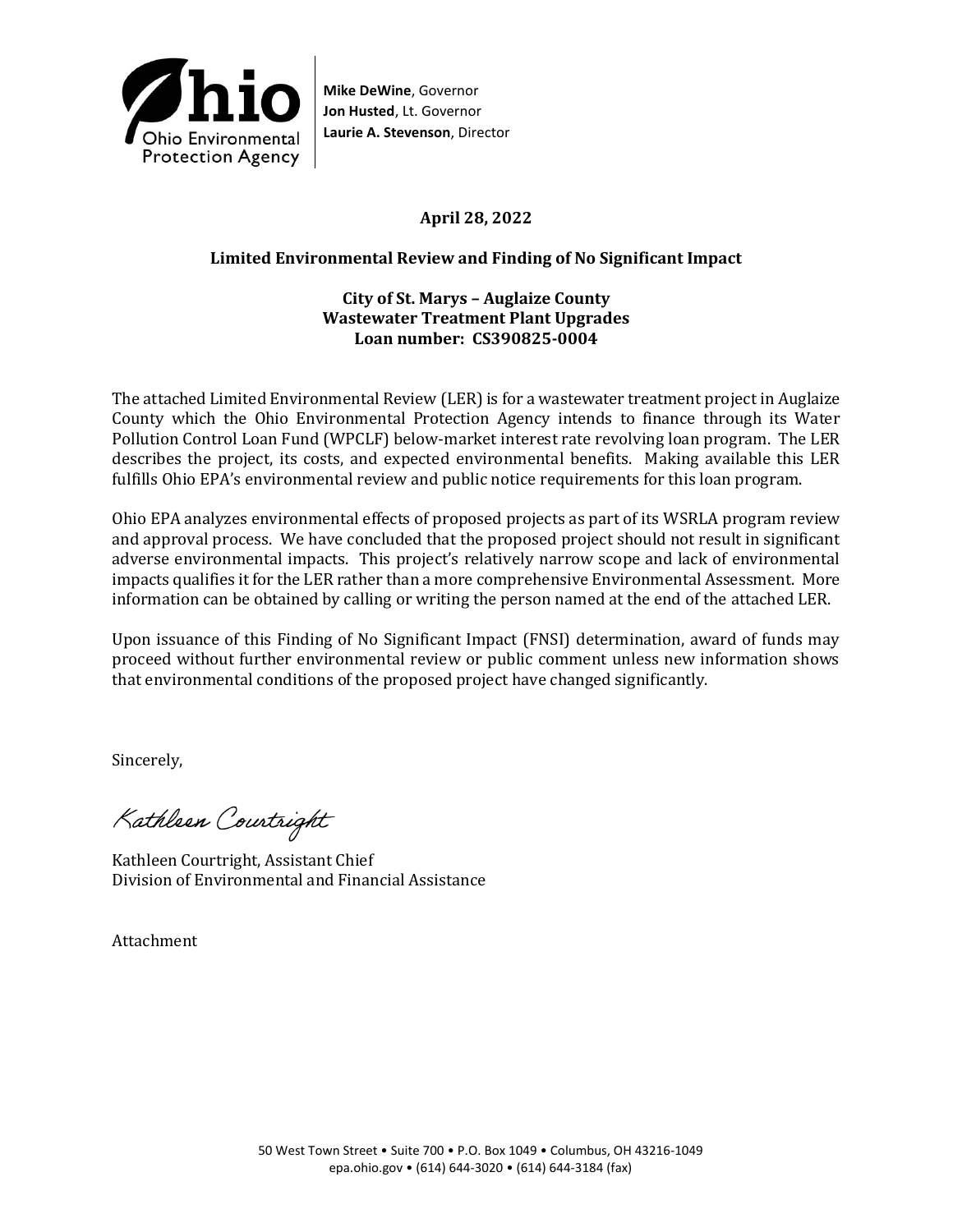### **LIMITED ENVIRONMENTAL REVIEW**

#### **Project Identification**

Project: Wastewater Treatment Plant Upgrades

Applicant: City of St. Marys 101 East Spring Street St. Marys, Ohio 45885

Loan Number: CS390825-0004

### **Project Summary**

The City of St. Marys has requested financial assistance from the Ohio Water Pollution Control Loan Fund (WPCLF) for the Wastewater Treatment Plant Upgrades project. Work for this facilities improvement project will include the construction of new sludge dewatering and storage facilities to help St. Marys comply with its National Pollutant Discharge Elimination System (NPDES) permit limits. The estimated loan amount is \$6,722,700. Debt for the project will be repaid from monthly sewer rates and the St. Marys Sewer Fund. The project is scheduled to begin in summer 2022 and be completed in 15 months.

### **History & Existing Conditions**

The City of St. Marys, Auglaize County (see Figure 1), owns and operates a sanitary sewer system and wastewater treatment plant (WWTP) that serves customers in the city and adjacent service areas. The St. Marys WWTP has an average daily flow of 1.98 million gallons per day (MGD) and is designed to treat an average daily flow of 3.0 MGD. Treatment plant processes and equipment include fines screening, grit removal, oxidation ditch, ferrous chloride for phosphorus removal, secondary clarification, and ultraviolet (UV) disinfection. The treatment plant also includes a 2.7-million-gallon equalization basin at the headworks. Sludge is processed with anaerobic digestion and gravity thickening.

The St. Marys WWTP operates a biosolids management program that land applies anaerobically digested liquid sludge to available farmland and city-owned properties. The biosolids program has been strained at times due to the inability to reliably access farmland due to wet weather, crop growing seasons, and application restrictions. The current solids handling system is at maximum capacity based on anaerobic digestion and biosolids storage requirements. The inability to manage the waste solids and remove them from the site results in high solids concentrations in the plant. The high solids concentration impacts treatment and requires peak flows to be limited through the plant during storm events to avoid solids washout and to comply with NPDES permit effluent limitations. This results in sanitary sewer overflow (SSO) events occurring at the WWTP which discharge to the St. Marys River. St. Marys negotiated an NPDES permit modification with Ohio EPA to address these conditions and will perform dewatering improvements as part of the modification. St. Marys also intends to replace the existing UV disinfection equipment and rehabilitate the WWTP pumping station.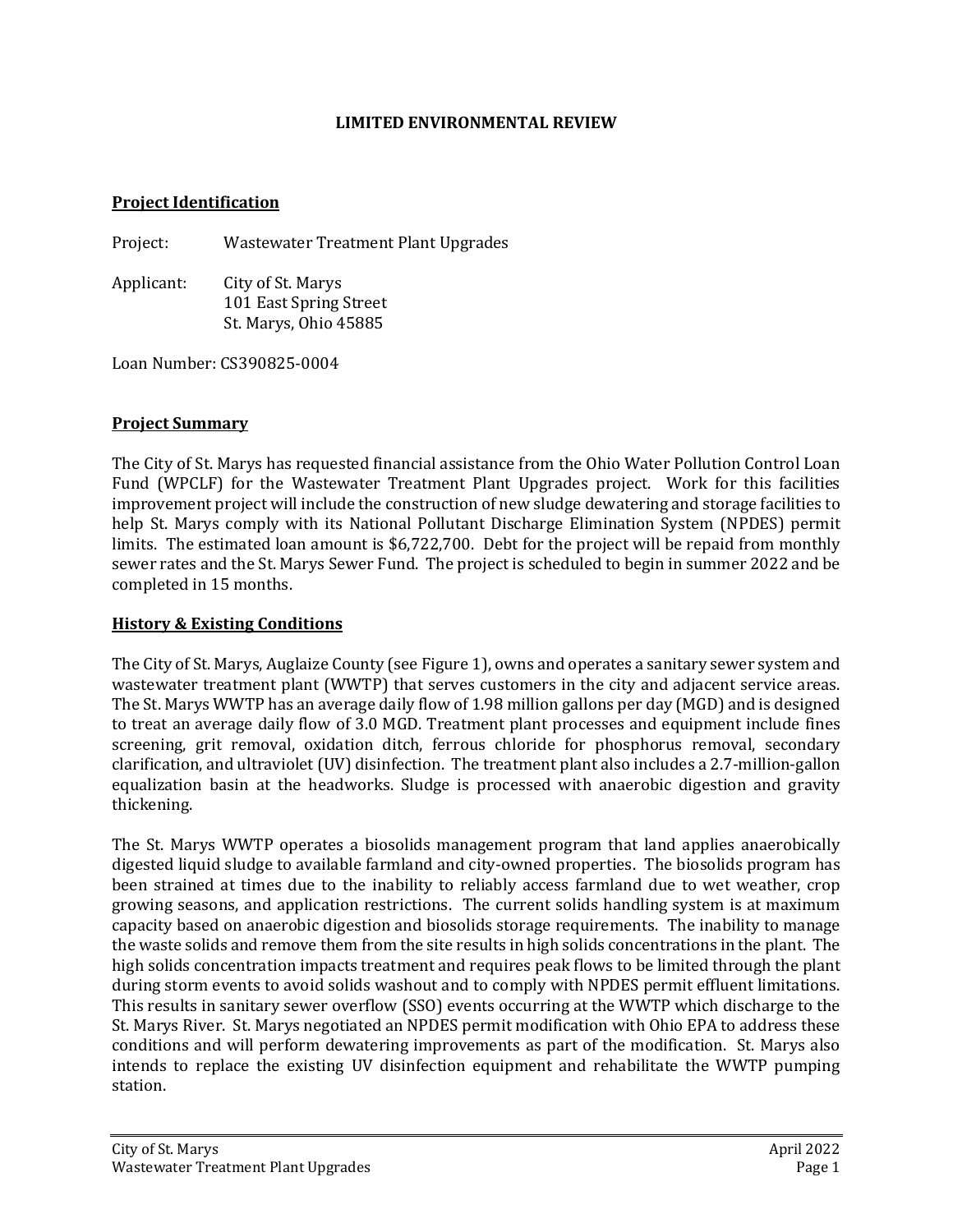## **Project Description**

The Wastewater Treatment Plant Upgrades project (see Figure 2) generally consists of the following:

- Demolition of the existing aeration and final settling tanks, blower building, chlorination building and tank, and sludge holding tank
- Construction of a new sludge dewatering building, dewatering press, polymer feed equipment, and dewatered sludge conveyance equipment
- Installation of equipment in the sludge control building, including a sludge grinder, sludge press feed pumps, sludge piping, and a bubble mixing system
- Upgrades to the UV disinfection facility and plant pumping station

# **Implementation**

The total estimated loan amount for the project is \$6,722,700, and St. Marys proposes to borrow the entire cost for the project from Ohio's WPCLF. St. Marys will recover debt associated with the project with revenue generated by monthly sewer fees and the St. Marys Sewer Fund. St. Marys qualifies for the WPCLF small community long-term interest rate, which for May 2022 is 1.06 percent, over 20 years (WPCLF loan interest rates are set monthly, and the rate may change for a later loan award). The 2022 monthly residential sewer rate in St. Marys is \$69.37 (\$832.44 annually), based on an average monthly usage of 1,037 cubic feet of water. This is 1.48 percent of the median household income of \$56,430, as compared to the state average of 1.3 percent.

Borrowing \$6,722,700 at 1.06 percent will save St. Marys approximately \$1,356,000 over the life of the loan compared to borrowing the same amount at the current market rate of 2.81 percent. Construction is expected to begin in the summer of 2022 and be completed in 15 months.

### **Public Participation**

This project has been discussed in multiple St. Marys Board of Control and City Council meetings, which were advertised in local media, open to the public, and allowed for review and comment, and has also been discussed in local media, with no negative feedback noted. The Limited Environmental Review will also be posted on St. Marys and Ohio EPA Division of Environmental and Financial Assistance websites. Thus, there have been adequate opportunities for information dissemination and public participation.

### **Conclusion**

The proposed project meets the project type criteria for a Limited Environmental Review; namely, it is an action within an existing public wastewater treatment system, which involves the functional replacement of and improvements to existing mechanical equipment. Furthermore, the project meets the other qualifying criteria for an LER; specifically, the proposed project:

*Will have no adverse environmental effect and will require no specific impact mitigation,* as there are no known sensitive environmental resources within the proposed project area. The proposed project activities include improvements within the boundaries of an existing WWTP that has experienced extensive prior excavation. There will be no significant adverse effects as a result of project implementation, or the need for any additional mitigation measures beyond typical erosion control and construction best management practices. Therefore, the project will not have any long-term negative impacts on any historical resources.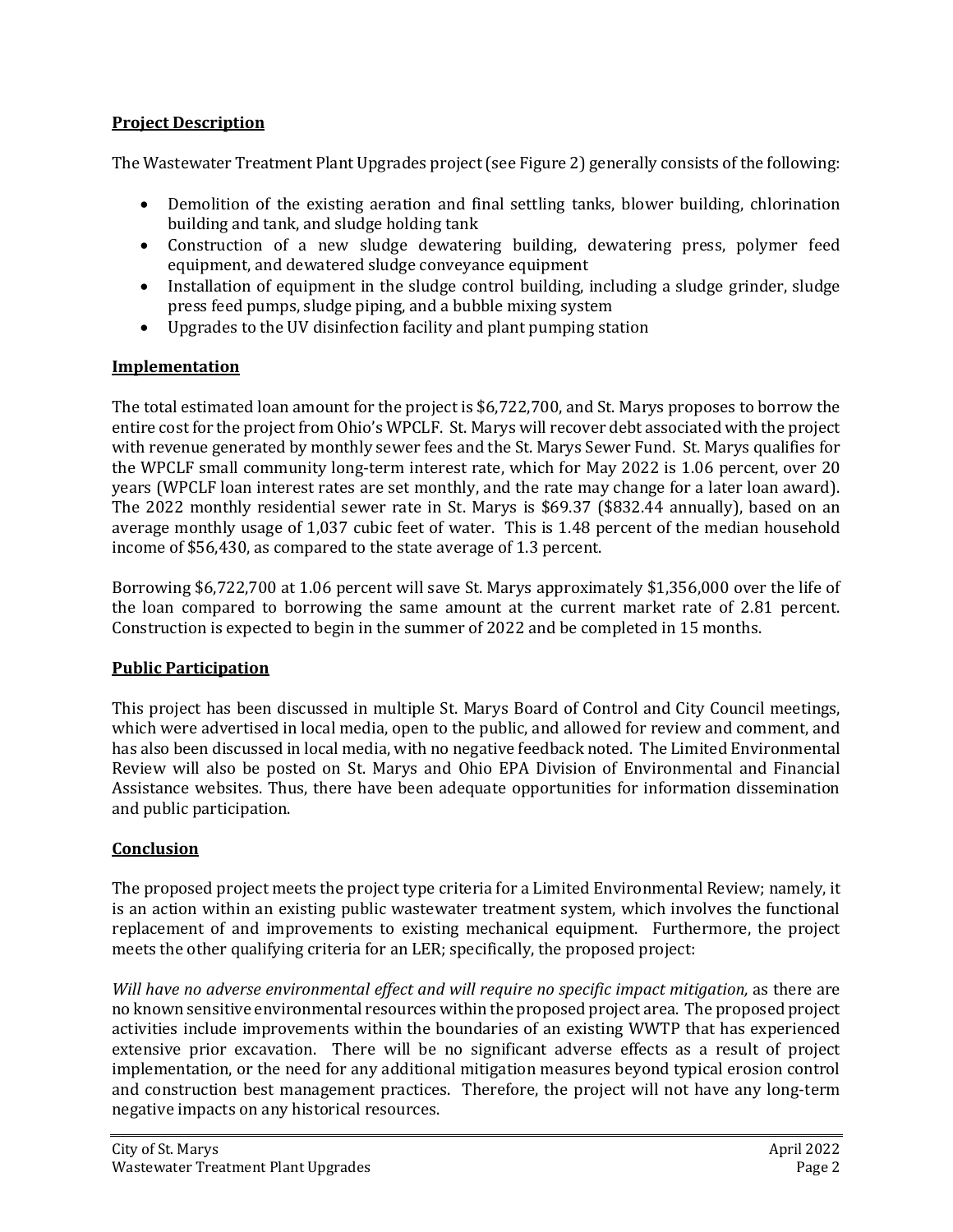*Will have no effect on high-value environmental resources,* as construction will take place within the boundaries of an existing WWTP that has experienced extensive prior excavation and where no highvalue resources are present.

*Is cost effective,* as the proposed action was evaluated as the most cost-effective alternative, and improves wastewater treatment within the existing system.

*Is not a controversial action,* as there is no known opposition to the proposed project and the cost of the project is not overly burdensome to ratepayers.

*Does not create a new, or relocate an existing, discharge to surface or ground waters, and will not result in substantial increases in the volume of discharge or loading of pollutants from an existing source or from new facilities to receiving waters,* since the project only involves improvements to and replacement of infrastructure to improve the existing wastewater treatment facility and reduce SSOs.

*Will not provide capacity to serve a population substantially greater than the existing population,* since the project is not related to serving new growth or increasing capacity at the wastewater treatment facilities.

In summary, the planning activities for the project have identified no potentially significant adverse impacts. The project is expected to have no significant short-term or long-term adverse impacts on the quality of the human environment, or on sensitive resources (surface water, ground water, air quality, floodplains, wetlands, riparian areas, prime or unique agricultural lands, aquifer recharge zones, archaeologically or historically significant sites, federal or state-designated wild, scenic or recreational rivers, federal or state-designated wildlife areas, or threatened or endangered species). Typical construction impacts, such as noise, dust, and exhaust fumes, will be short-term and addressed through the use of standard construction best management practices.

The proposed project is a cost-effective way to address necessary improvements within an aged WWTP. Once implemented, the project will improve aged infrastructure, helping St. Marys comply with its NPDES permit, improving the biosolids management program, reducing SSO discharges of untreated wastewater, and helping to protect surface waters, public health, and the environment. Also, by using WPCLF low-interest financing, St. Marys has minimized the project cost.

### **Contact information**

R. Eric Schultz Division of Environmental & Financial Assistance Ohio Environmental Protection Agency P.O. Box 1049 Columbus, Ohio 43216-1049

e-mail: [eric.schultz@epa.ohio.gov](mailto:eric.schultz@epa.ohio.gov)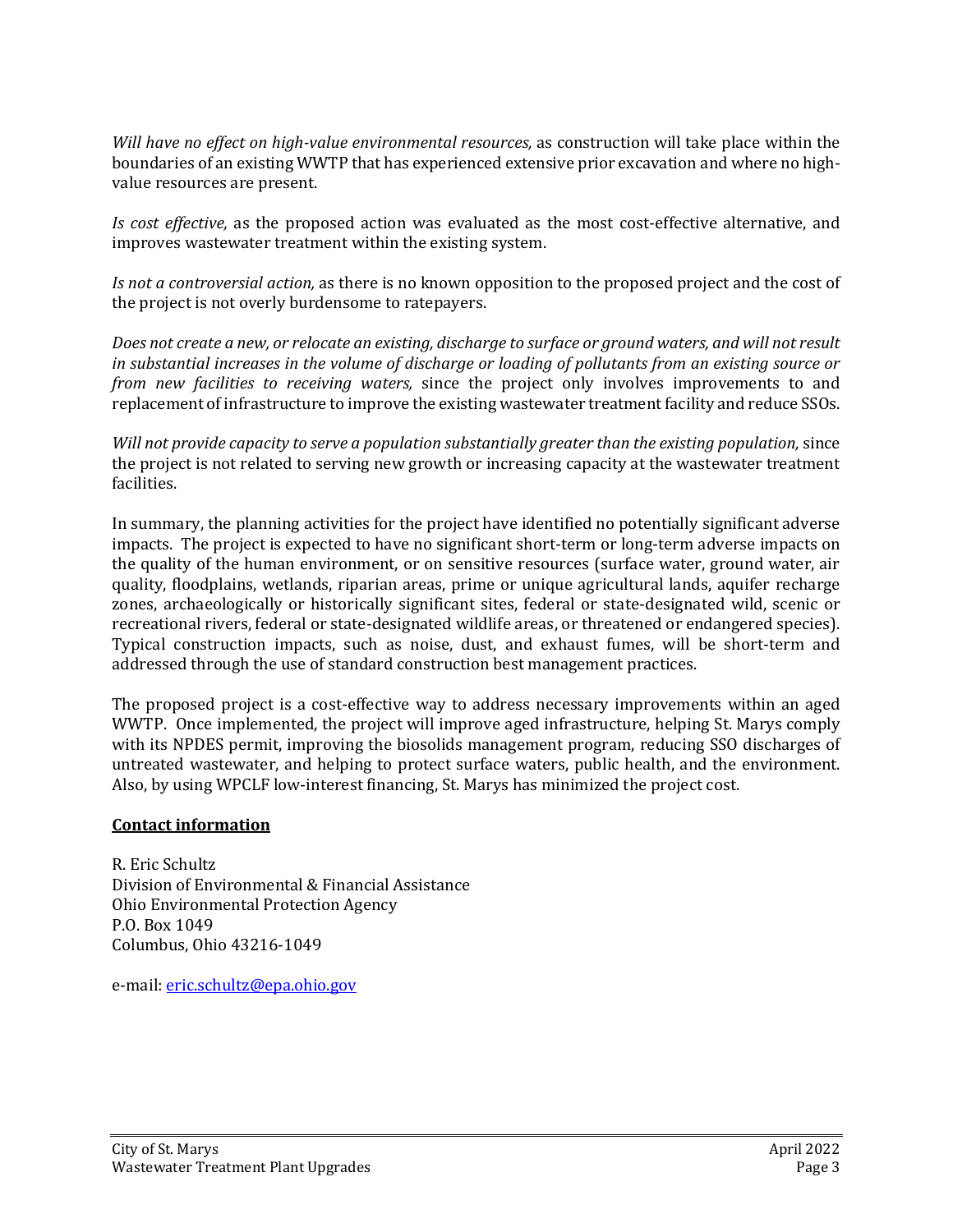

**Figure 1: General project area**